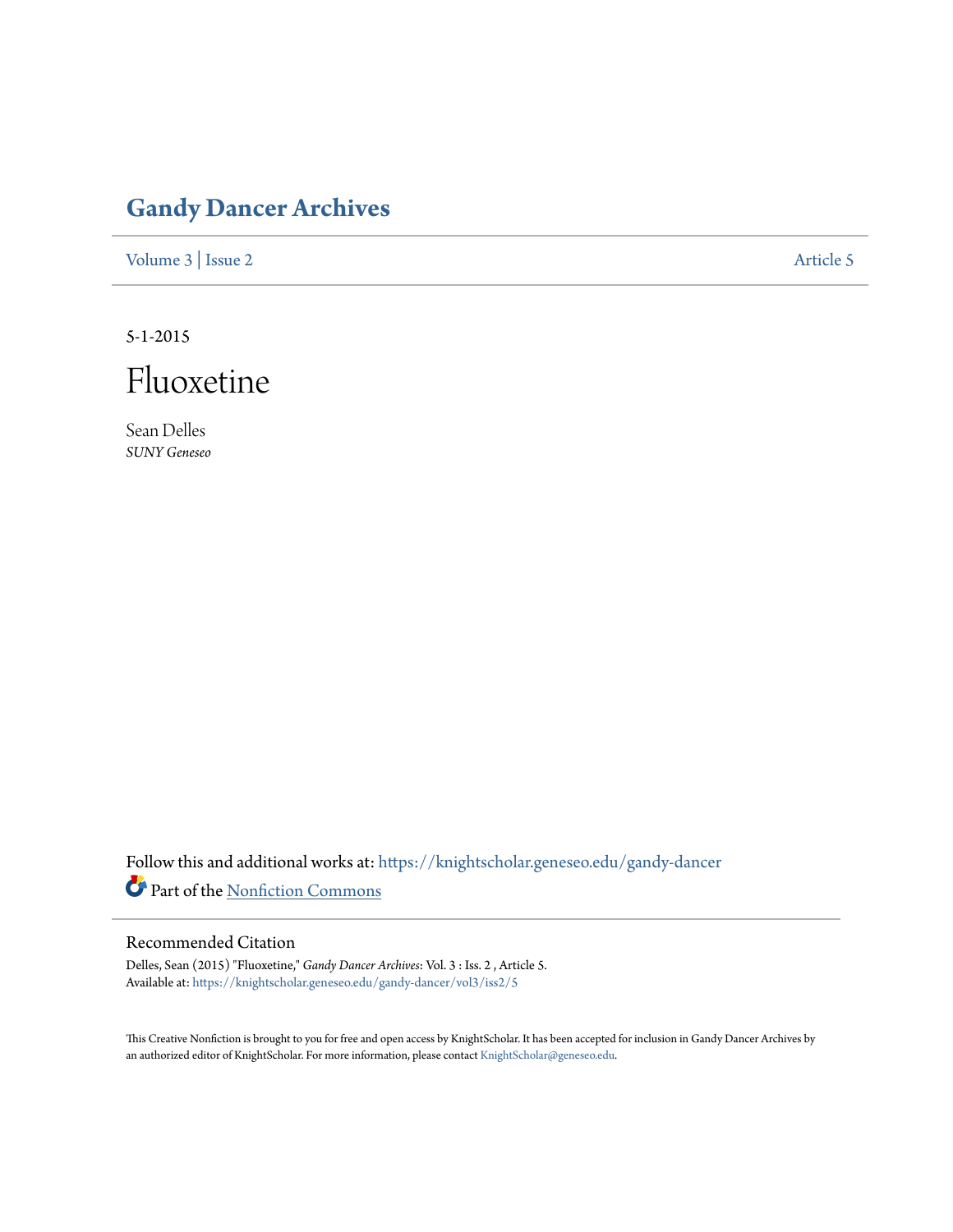## Fluoxetine

*You took my virginity hush-hush. I couldn't admit we had something going even to the closest of friends. Our relationship was clandestine as affairs often are, and unlike most, it was kept that way. I kept you hidden from the loving concerns of many not out of spite, but shame. You evoked shame in me. The thought of swallowing you down daily, morning breath still lingering, bones afflicted with weary fever, was almost impossible to fathom. That I could sink deep enough into emotional turmoil to warrant your existence in my life…* 

Sarafem to some, Prozac to most. 24.4 million prescriptions a year. Used to treat major depression, obsessive-compulsive disorder, panic disorder, bulimia. Side effects include headaches, nausea, dry mouth, sweating, sleepiness or insomnia, and diarrhea or constipation.

My head hung low. I had long gotten used to staring at my feet while holding a conversation. It was part of my demeanor. My head's y-axis had been broken for a couple months now, the pulley system keeping it upright jammed. In my peripheries I could make out the doctor flipping through sheets of paper on a clipboard. My mom was to the side, sitting in a chair. The doctor spoke. "So, Sean. What brings you in today?"

The question was met by a long pause. I was trying to formulate words in my head and chewed furiously at the inside of my cheek, deliberating on what to say. I shuffled through half-complete sentences, the ends trailing off into nothingness. The small fragments I managed to grasp onto were quickly dismissed. None of it seemed right. I knew what it was that brought me to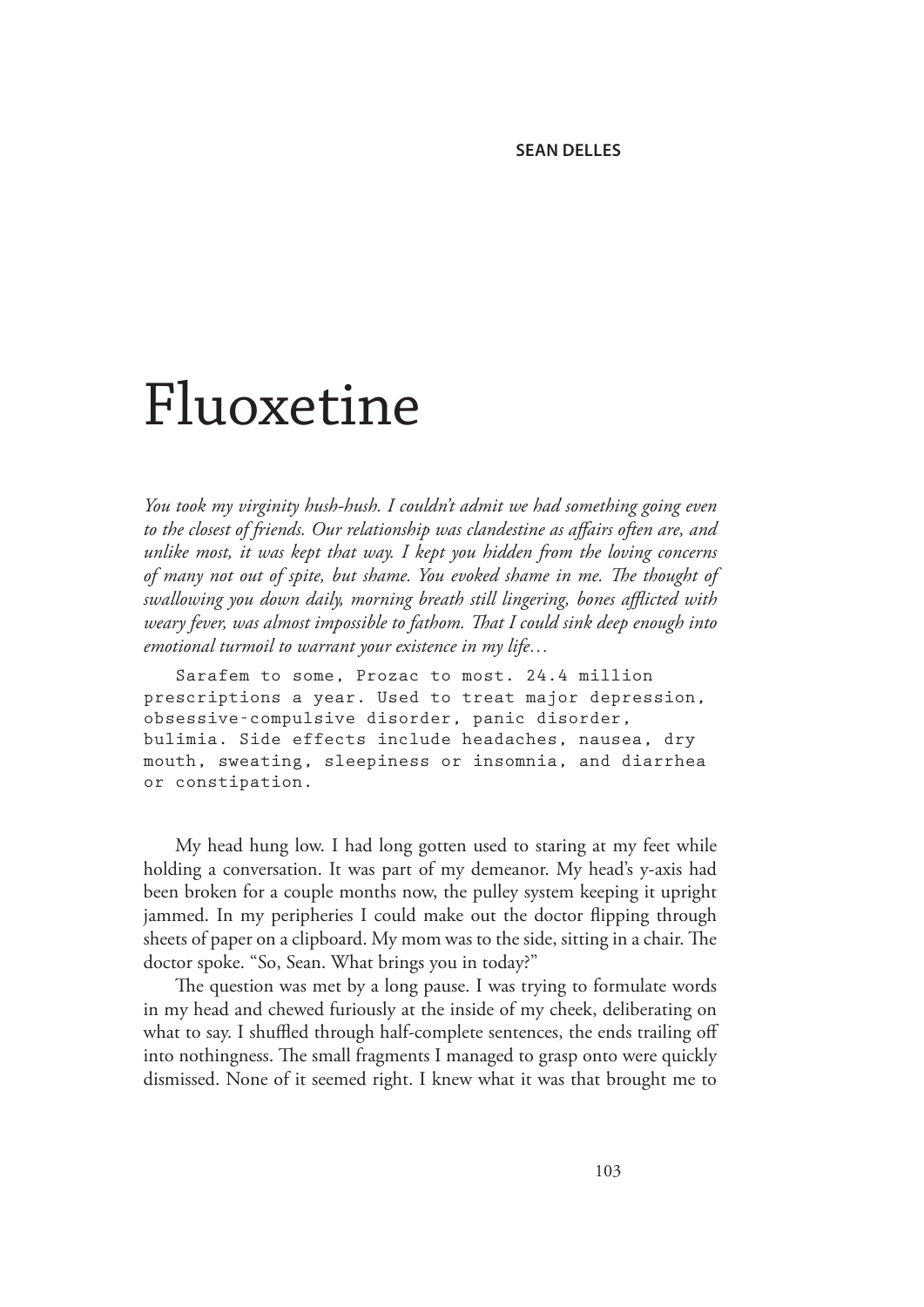the doctor's office. The paper sheet under me crinkled wildly as I shifted back and forth uncomfortably. I just didn't have the capability to verbalize it. There was simply nothing for me to say. My mind was muddled.

"I…just it's been…lately, I've been feeling bad."

The doctor nodded.

"Depression?" he asked. It was more a statement than a question. "Umm…"

I got lost again. Two minutes later I received a script.

Prozac: classified as an SSRI. Selective Serotonin Reuptake Inhibitor. Delays the reuptake of serotonin in the brain. Ultimately leads to serotonin lasting longer when it's released. Serotonin is the neurotransmitter responsible for influencing mood, sexual desire and function, appetite, sleep, memory and learning, temperature regulation, and some social behavior.

*You were my first. I ignored you for as long as I could. Only your presence loomed over me like some sort of medicinal cloud of guilt. You were prescribed to me. My parents thought I took you. They had my well being in mind, yet it felt as if they and everyone else was misguided. What exactly happens when you take a pill you don't need?* 

I rolled the pill in the palm of my hand, shooting it a spiteful yet curious look. It had an industrial appearance to it—one half of the pill, a drab green color, fitting snugly over the other half, a dull white. No additional assembly included for happiness. I imagined what the capsule's insides held. The pill continued its course on my palm. Apprehension.

I looked up. The translucent orange of the pill bottle drew my attention. It sat on the kitchen table, full of a month's worth of pills minus the ones I pretended to take. I'd be familiar with this bottle soon. It'd be the first thing I'd open upon waking. It would interject its way into my morning routine, which consisted of sluggishly getting out of bed at maybe 1:00 or 2:00 p.m., eating some junk, and falling back asleep. The effort involved for this inclusion would be Herculean, no doubt.

My mom watched over me. I had been fiddling with the Prozac for quite some time now. I couldn't go on feigning that I was feeling better any longer. My parents had caught on to my game. I had no other option but to take it, to accept that I was fucked up enough to have to rely on a pellet imbued with magical powers to get by. It pained me. For the first time in my whole life, I had to rely on something other than myself, because I wasn't good enough anymore. I was a wreck. I couldn't manage to stay upright with the flood gushing around me.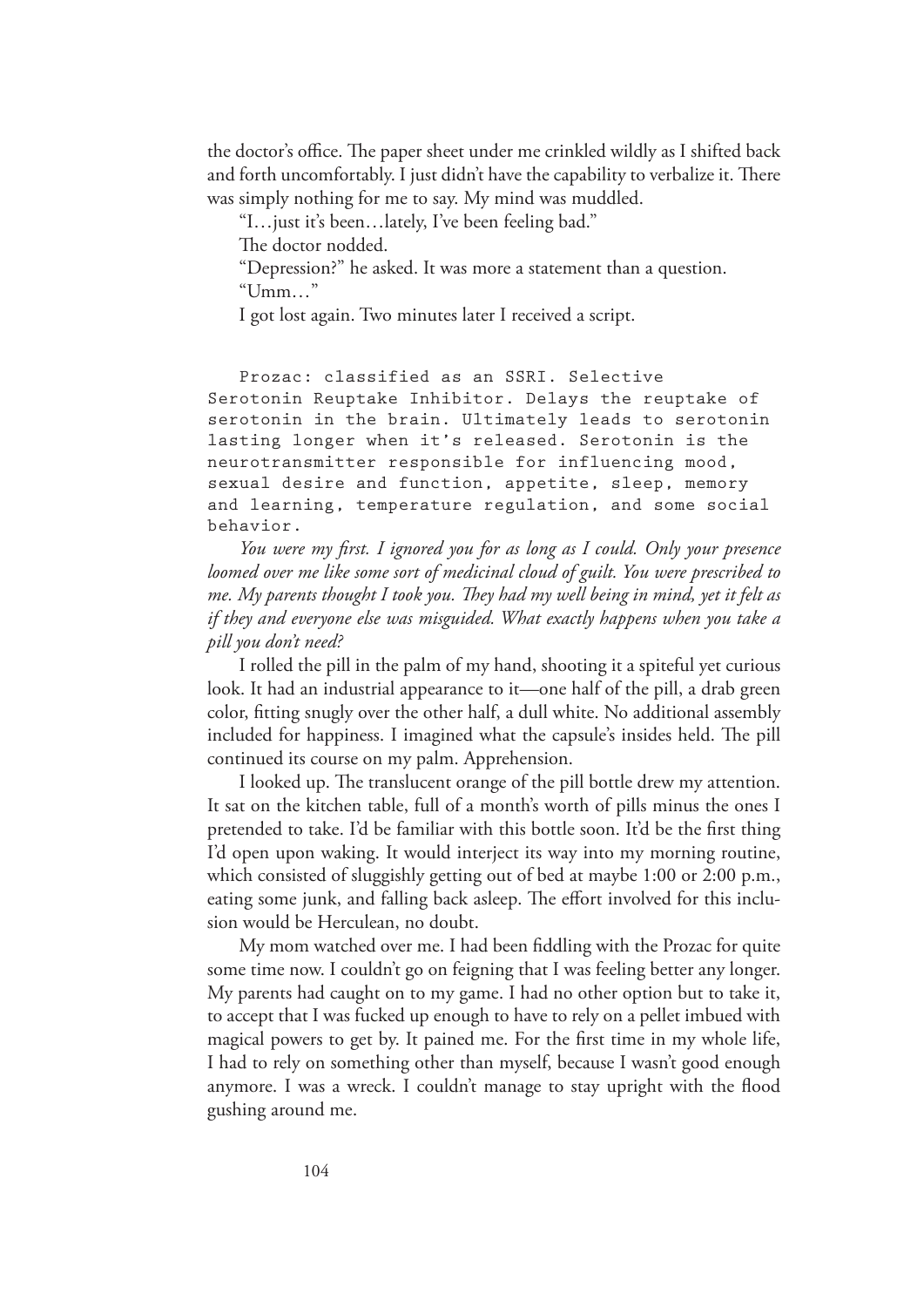I let out a defeated sigh and threw the pill into my mouth.

I'm a fuck-up.

Mom forced a smile as I drank from a full cup of water. What had happened to me?

I didn't return the smile. I left the kitchen and rushed upstairs to hide back in my hole. Sleep this away, I thought*.*

Fluoxetine Hcl comes in 10mg, 20mg, and 40mg dosages. Some people find Prozac to be fairly stimulating, so it is recommended to start out taking your dose in the morning. Usual dosage for Major Depressive Disorder: 20mg.

*I surrendered myself to you. I put myself in your hands. I would follow you blindly through the brush, letting you lead the way as you chopped at the stubborn branches in front of us. Would you lead me to civilization again? Could we get there before nightfall?*

The coffee machine sputtered and dribbled brown liquid into the mug. I was careful to stay a good distance away. I didn't want any stains on the shirt I was wearing. It was 9:00 a.m. A random Tuesday in May.

I woke to the sun pelting my eyes. I intentionally left my blinds open the night before. This was unusual for me. Ever since February they had been closed—day to night and night to day. Today was different, however. This day had definition. Evaluating the prospects of the day and the future ahead didn't feel like looking out into an endless meadow somewhere in The Great Plains of America. There were slopes and twists and turns to be explored. The same day wasn't about to be relived over and over again. I had an objective, a purpose. I was job hunting.

With a coffee mug in one hand and my Prozac in the other, I looked out my kitchen window. I watched my dog roam around the yard, her head buried in the grass. Her life was simple. Explore. Eat. Sniff. Piss. I pondered whether or not dogs could inexplicably lose their sense of self.

I took the pill, washing it down with the fuel of the working man. It traveled down my throat, a submarine propelled by caffeinated tides. This was *the* American breakfast. A cup of joe…an anti-depressant or two…yes, some roasted beans and a pharmaceutical crutch was the key to success.

In the parking lot of my local shopping mall, I felt something inside me change. A surge of energy coursed through my body. I was wired. It wasn't a familiar type of wired. Something about it wasn't clean. But nevertheless, I accepted it. It was a welcome shift in consciousness, natural or not. My mind was quick and nimble like it used to be, and it was rejuvenating to be able to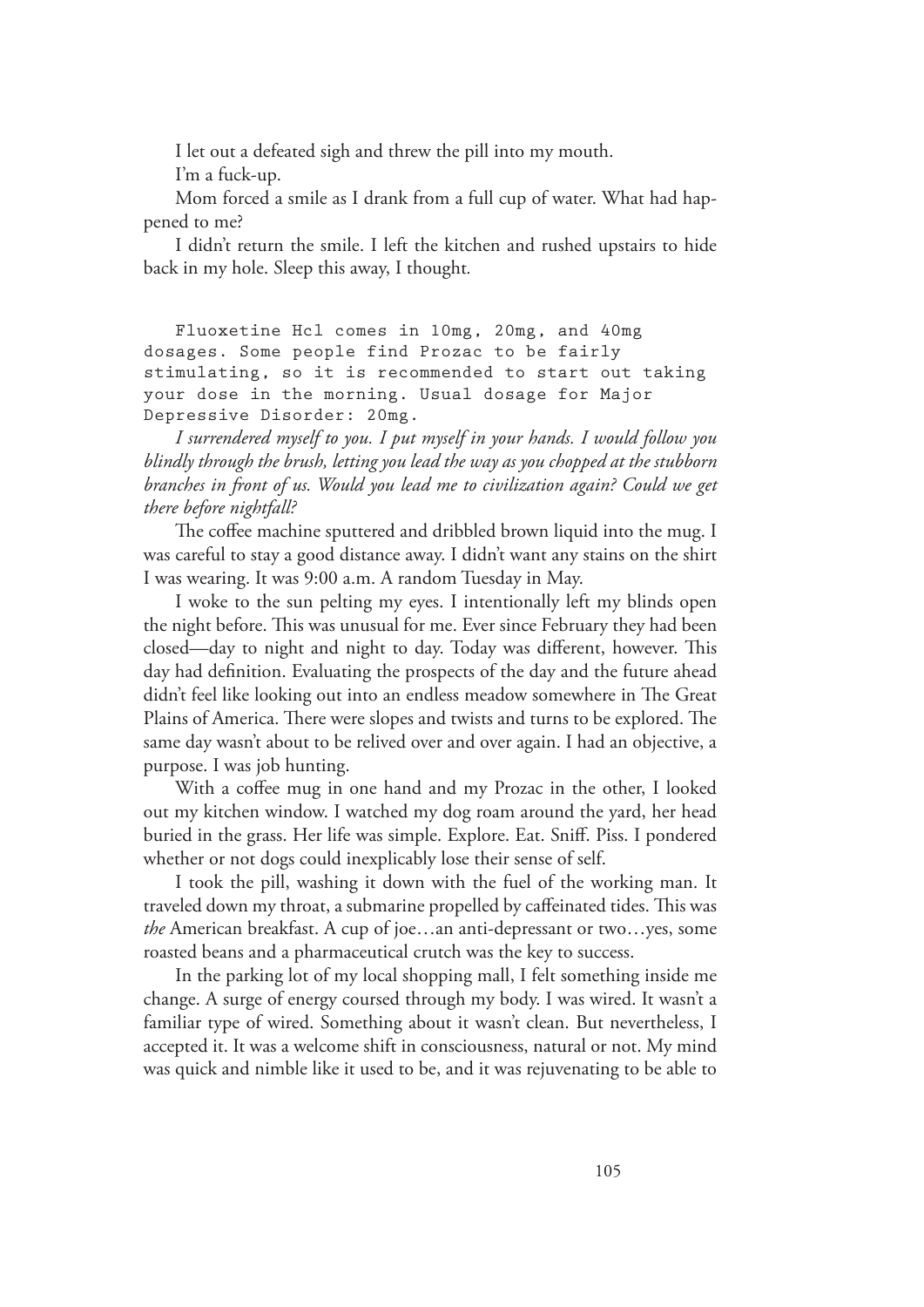think clearly again. I immediately began to dismiss my ways. How could I have been huddled up for so long? How could I live with myself ignoring the calls and texts of friends? Had I even been living until now?

I put on a smile and jumped out of my car, ready for any form of interview they would throw at me. Let's knock 'em dead out there.

*Feelings are fleeting. "Solidified" emotion pops up and disappears unexpectedly like restless drifters with sleeping bags strapped to their backs. Such is the pattern of the distressed. Positivity tickles and teases, prompting you to let your guard down. Then it socks you hard in your stomach and leaves you coughing up blood. You let it happen a few more times, purposefully fooling yourself with blind hope because it feels good during the moment. Then one day, you give up on hope. It keeps tricking you anyway.*

"Well, it's been four weeks now. The Prozac should be kicking in by this time. You should start to feel something soon. Give it a little more time."

The psychiatrist informs me of this reality coldly. I don't know if she knows she comes off this way. But I could feel the half-hearted chill of her promise crawl down my back. I wasn't going to get better. I was sure of it.

Job hunting went well. I had an interview at Eddie Bauer and thought I did a passable job coming off as someone who hadn't left school, who hadn't left his life, and who hadn't left his soul God knows where a month or two ago. I came off as your average nineteen-year-old college student, who was for whatever reason, applying early for a summer job. That day went well.

Except it turned out to be a fluke. Two days later I couldn't get out of bed again. Weeks passed and the good days the Prozac provided me were proving to be so few and far between I couldn't tell the difference anyway. In fact, things were taking an even deeper turn to shit. Feeling a particular way and then having it stripped away from you was frustrating and upsetting. Monday: bed. Tuesday: bed. Wednesday: motivation to answer a text back (a shimmer of what's to come?). Thursday: bed (maybe it's just a bad day…). Friday: bed (no), Saturday Sunday Monday bed bed bed. It was all tiring. I lost energy to do anything. Then the numbness came.

Users of Prozac may experience side effects. More severe side effects include: mood or behavior changes, anxiety, panic attacks, trouble sleeping; impulsive, irritable, agitated, hostile, aggressive, restless, hyperactive (mentally or physically) behavior, depression, or thoughts about suicide or hurting yourself. You should report any new or worsening symptoms to your doctor.